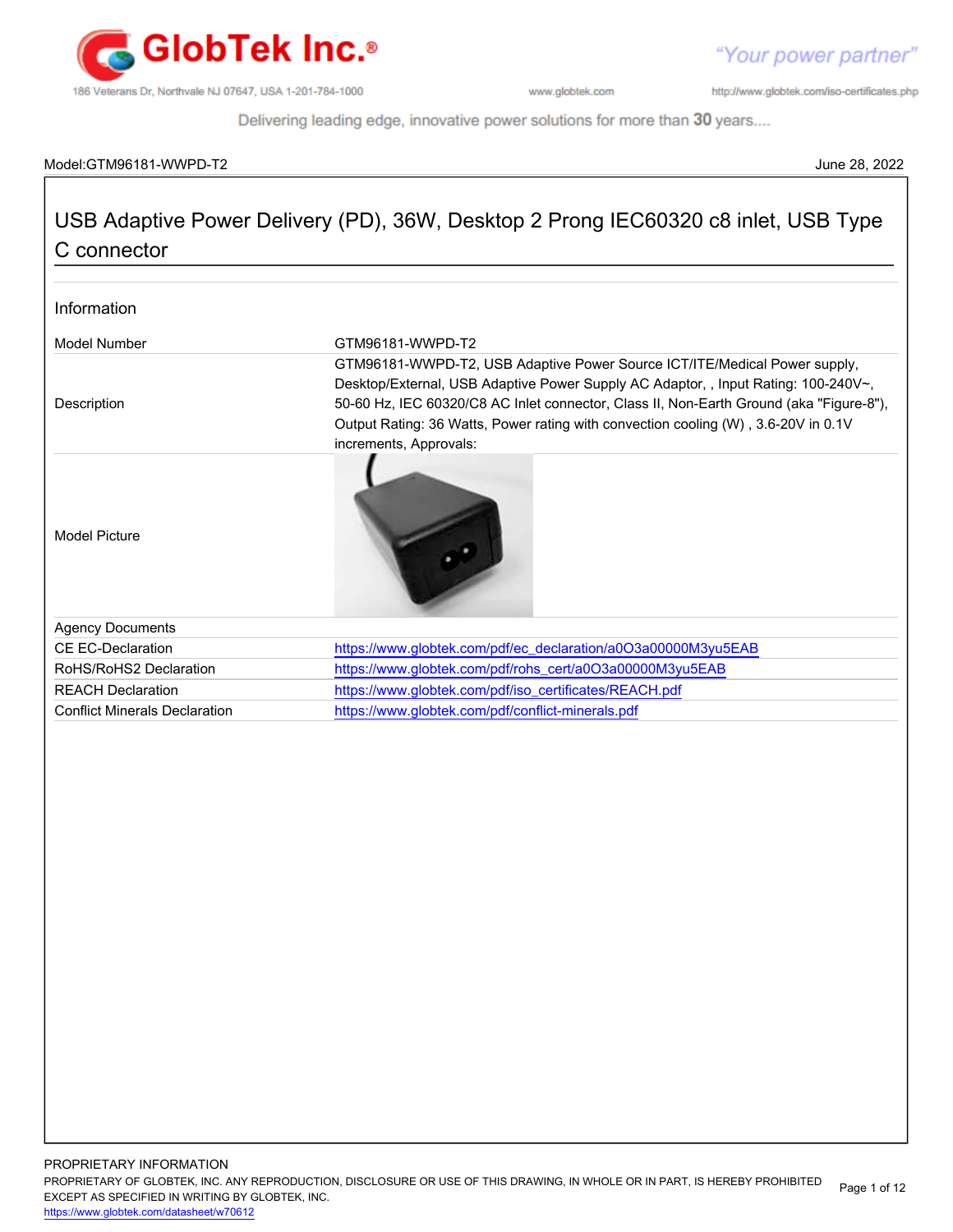

Delivering leading edge, innovative power solutions for more than 30 years....

## Model:GTM96181-WWPD-T2 June 28, 2022

| MODEL PARAMETERS        |                                                                     |
|-------------------------|---------------------------------------------------------------------|
| Type                    | Desktop/External                                                    |
| Technology              | USB Adaptive Power Supply AC Adaptor                                |
| Category                | USB Adaptive Power Source ICT/ITE/Medical Power supply              |
| Input Voltage           | 100-240V~, 50-60 Hz                                                 |
| $I/P$ Amps $(A)$        | 1.2A                                                                |
| Wattage (W)             | 36.0                                                                |
| Vout Range (V)          | $3.6 - 20$                                                          |
| <b>Efficiency Level</b> | USA DOE Level VI / Eco-design Directive 2009/125/EC, (EU) 2019/1782 |
| Ingress Protection      | IP42                                                                |
| Size (mm)               | (L)87x(W)47x(H)32mm                                                 |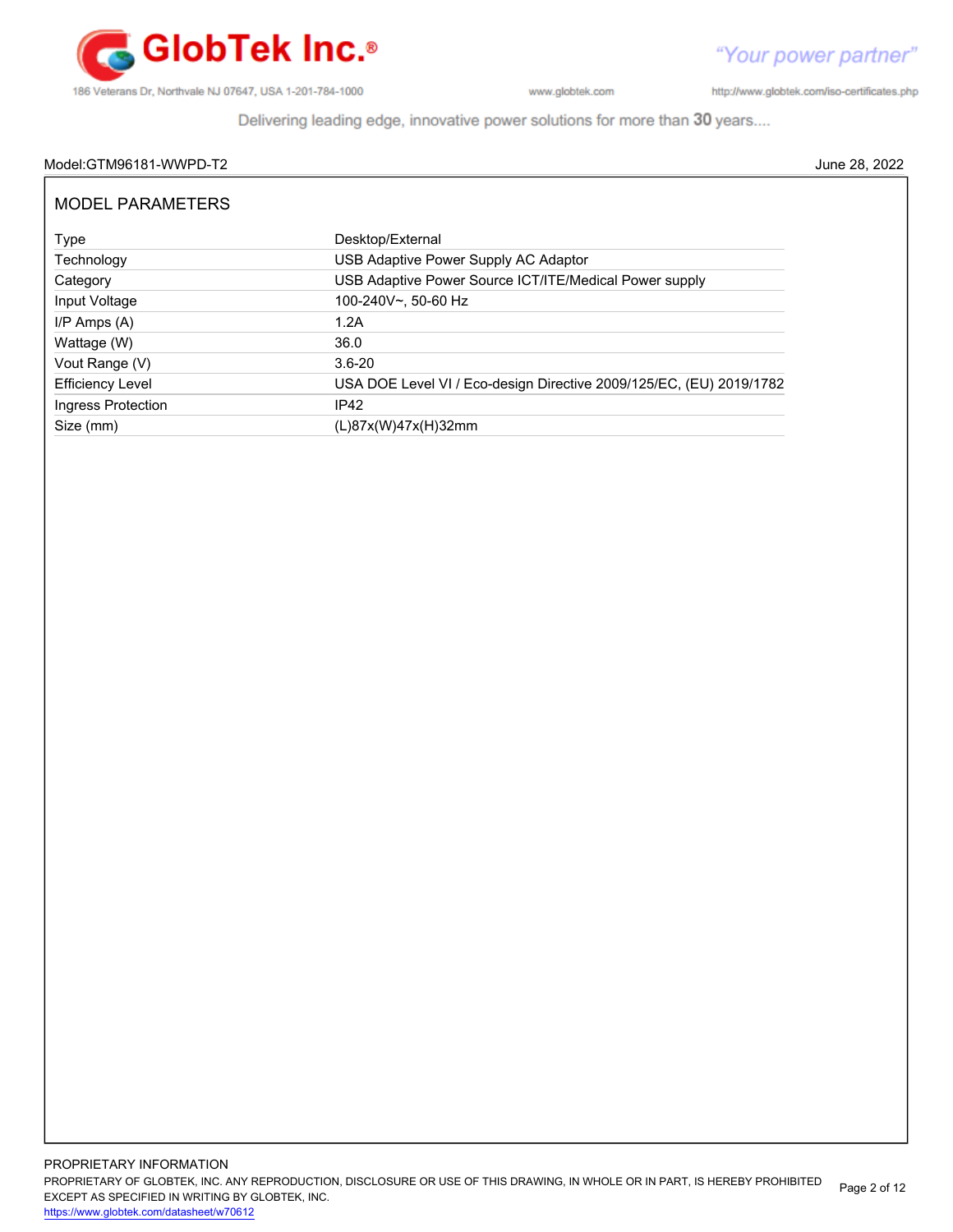

http://www.globtek.com/iso-certificates.php

Delivering leading edge, innovative power solutions for more than 30 years....



PROPRIETARY OF GLOBTEK, INC. ANY REPRODUCTION, DISCLOSURE OR USE OF THIS DRAWING, IN WHOLE OR IN PART, IS HEREBY PROHIBITED EXCEPT AS SPECIFIED IN WRITING BY GLOBTEK, INC. Page 3 of 12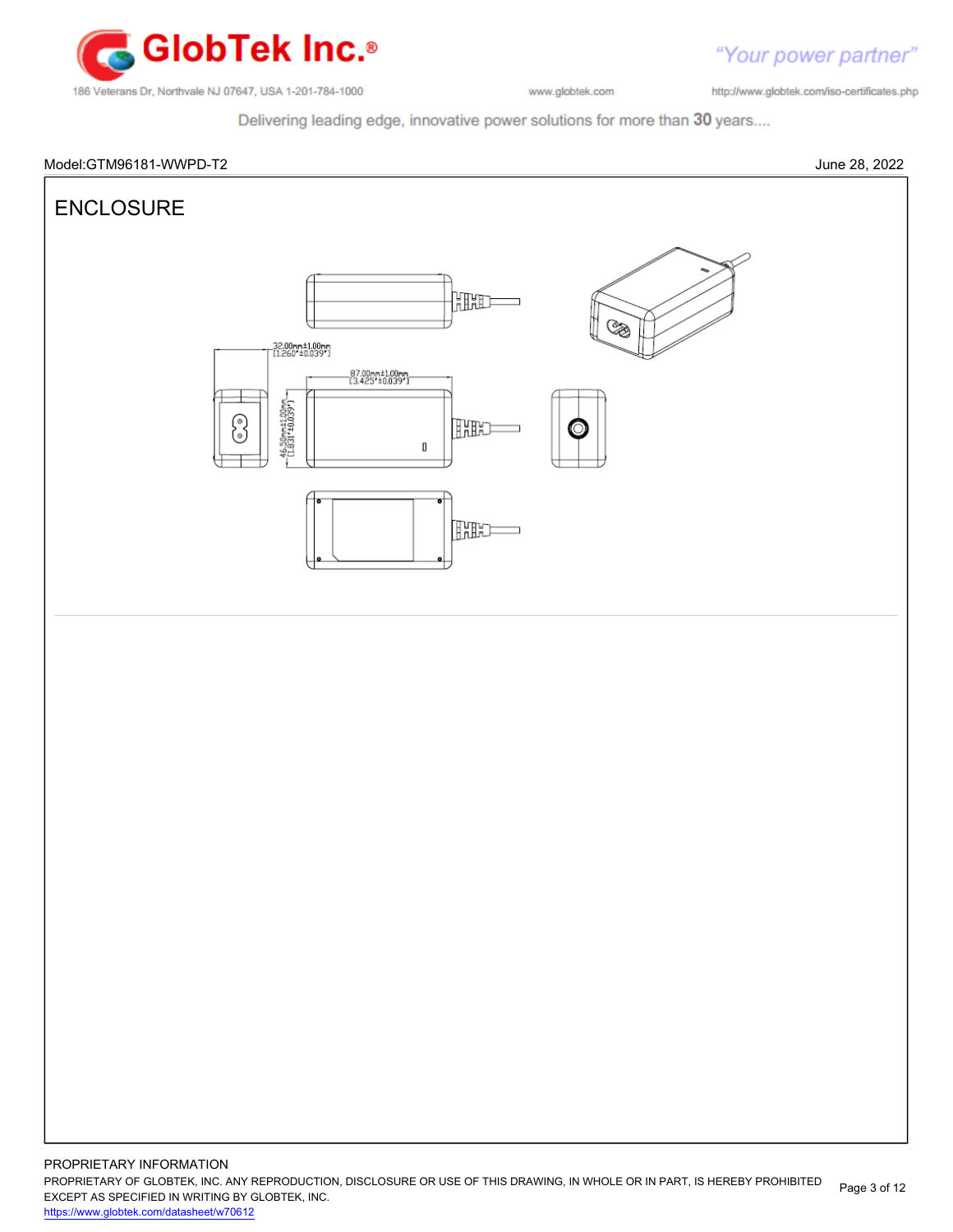

http://www.globtek.com/iso-certificates.php

"Your power partner"

Delivering leading edge, innovative power solutions for more than 30 years....

# Model:GTM96181-WWPD-T2 June 28, 2022 RATING TABLE Model Number **Amps(A)** Watts(W) RFQ GTM96181-18PD-T2 V [RFQ](https://en.globtek.com/model/id/a0O3a00000M3yu5EAB) GTM96181-36PD-T2 V V [RFQ](https://en.globtek.com/model/id/a0O3a00000M3yu5EAB)  $GTM96181-18PD-PPS-T2$   $V$  $G$ TM96181-36PD-PPS-T2 V [RFQ](https://en.globtek.com/model/id/a0O3a00000M3yu5EAB)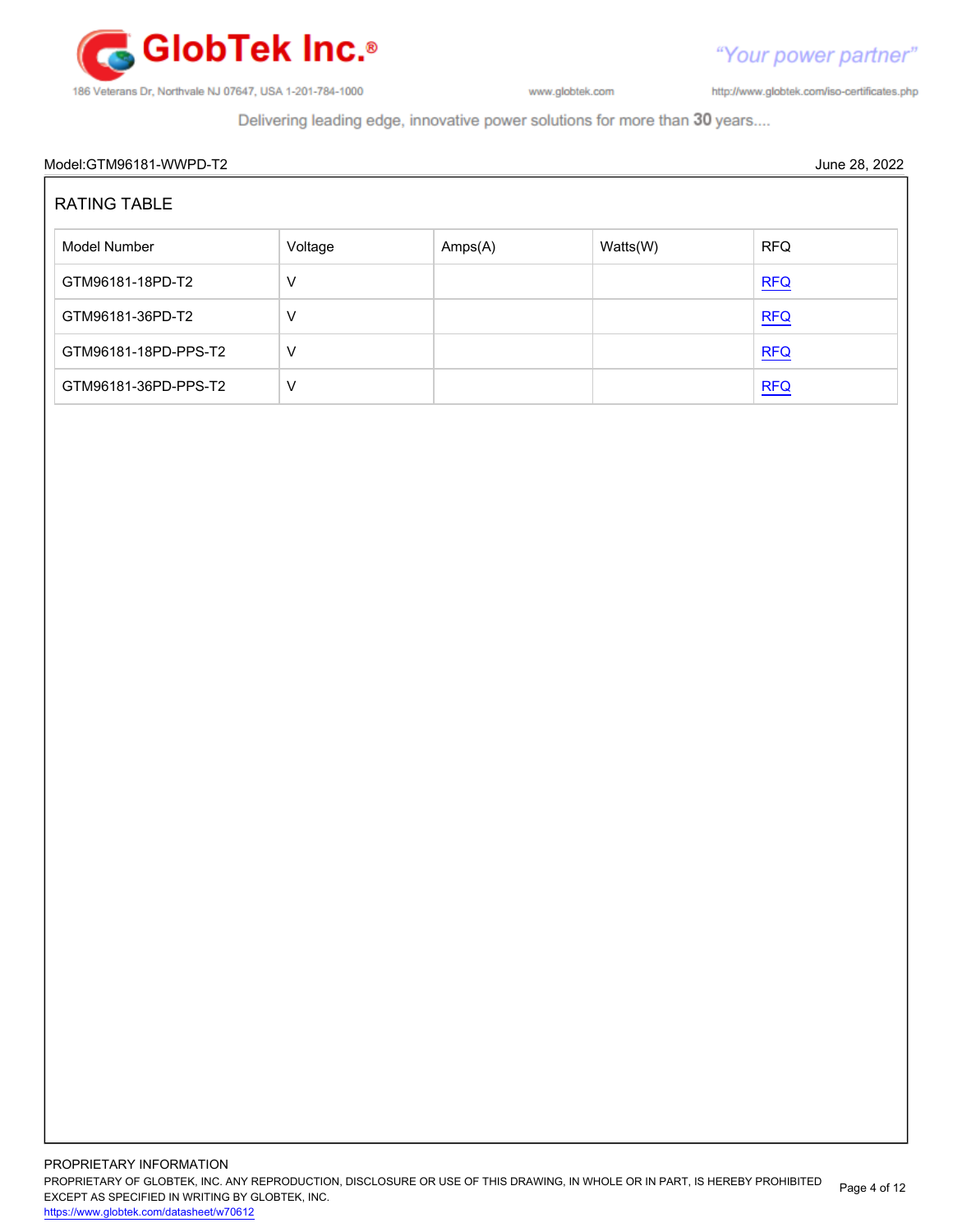

http://www.globtek.com/iso-certificates.php

Delivering leading edge, innovative power solutions for more than 30 years....

## Model:GTM96181-WWPD-T2 June 28, 2022

| 710061.01111120101-11112                              | JUIIT ZU, ZUZZ                                                                                                                                                                                                                                                                                                                                                                                                |
|-------------------------------------------------------|---------------------------------------------------------------------------------------------------------------------------------------------------------------------------------------------------------------------------------------------------------------------------------------------------------------------------------------------------------------------------------------------------------------|
| <b>SPECIFICATIONS</b>                                 |                                                                                                                                                                                                                                                                                                                                                                                                               |
| <b>USB Power Delivery Capabilities</b>                |                                                                                                                                                                                                                                                                                                                                                                                                               |
| Protocol supported:                                   | USB Power Delivery (PD) 2.0/3.0 + PPS                                                                                                                                                                                                                                                                                                                                                                         |
| <b>Advertised Power Data Objects</b><br>(PDOs/APDOs): | 5V, 5.8V, 9V, 12V, 15V, 15.1V, 20V<br>Standard option:<br>PPS option (18W): 5V, 9V, 12V, 15V, 15.1V, 20V, PPS (5-21V)<br>PPS option (36W): 5V, 9V, 15V, 20V, PPS (5-11V), PPS (5-16V), PPS (5-21V)                                                                                                                                                                                                            |
| Note 1:                                               | Custom fixed PDOs available upon request. PDO1 must be 5V. PDO2 through PDO7 may<br>be set to any custom voltage from 5V to 20V, with a step size of 100mV.                                                                                                                                                                                                                                                   |
| Note 2:                                               | In critical applications, the use of a non-authorized USB PD power supply may pose a<br>substantial risk. Power supply authorization may be implemented using USB PD Vendor<br>Defined Messages (VDMs) to prevent system operation with non-authorized power<br>sources. Please see our article Product Security and Risk Mitigation for USB Power<br>Delivery (PD) Based Systems for additional information. |
| Input                                                 |                                                                                                                                                                                                                                                                                                                                                                                                               |
| Input Voltage:                                        | Specified: 90-264VAC, Nameplate: 100-240VAC<br>100% rated load current for 90-264VAC<br>85% rated load current for 85-264VAC<br>100% rated load current for 110-370VDC                                                                                                                                                                                                                                        |
| Input Frequency:                                      | Specified: 47-63Hz, Nameplate: 50-60Hz                                                                                                                                                                                                                                                                                                                                                                        |
| No Load Input Power:                                  | < 75mW @ 230VAC (EU CoC Tier 2 compliant)                                                                                                                                                                                                                                                                                                                                                                     |
| Inrush Current:                                       | < 30A @ 115VAC, < 60A @ 230VAC (cold start)                                                                                                                                                                                                                                                                                                                                                                   |
| Efficiency:                                           | DoE Efficiency Level VI and CoC Tier 2 compliant (tested according to DoE 10 CFR Part<br>430, Subpart B, Appendix Z)                                                                                                                                                                                                                                                                                          |
| Output                                                |                                                                                                                                                                                                                                                                                                                                                                                                               |
| Turn-on Delay:                                        | $\leq$ 1 second $\omega$ 115VAC and full load                                                                                                                                                                                                                                                                                                                                                                 |
| <b>Output Regulation</b>                              | ± 4% max. (measured at the end of a 1m long output cord)                                                                                                                                                                                                                                                                                                                                                      |
| Line Regulation:                                      | ± 0.5% typ. (measured at the end of a 1m long output cord)                                                                                                                                                                                                                                                                                                                                                    |
| Ripple:                                               | 100mV max. (using a 47µF low-ESR electrolytic cap + 0.1µF ceramic cap, measured @<br>20MHz BW, at the output connector)                                                                                                                                                                                                                                                                                       |
| Transient Response:                                   | 5% max. deviation, 1ms max. recovery time (with 25% load step),                                                                                                                                                                                                                                                                                                                                               |
| Hold-up Time:                                         | 8ms min. (100VAC and full load)                                                                                                                                                                                                                                                                                                                                                                               |
| Power Indicator:                                      | Green LED                                                                                                                                                                                                                                                                                                                                                                                                     |
| Protections                                           |                                                                                                                                                                                                                                                                                                                                                                                                               |
| Input Protection:                                     | MOV transient suppressor, input line fusing                                                                                                                                                                                                                                                                                                                                                                   |

## PROPRIETARY INFORMATION

PROPRIETARY OF GLOBTEK, INC. ANY REPRODUCTION, DISCLOSURE OR USE OF THIS DRAWING, IN WHOLE OR IN PART, IS HEREBY PROHIBITED EXCEPT AS SPECIFIED IN WRITING BY GLOBTEK, INC. Page 5 of 12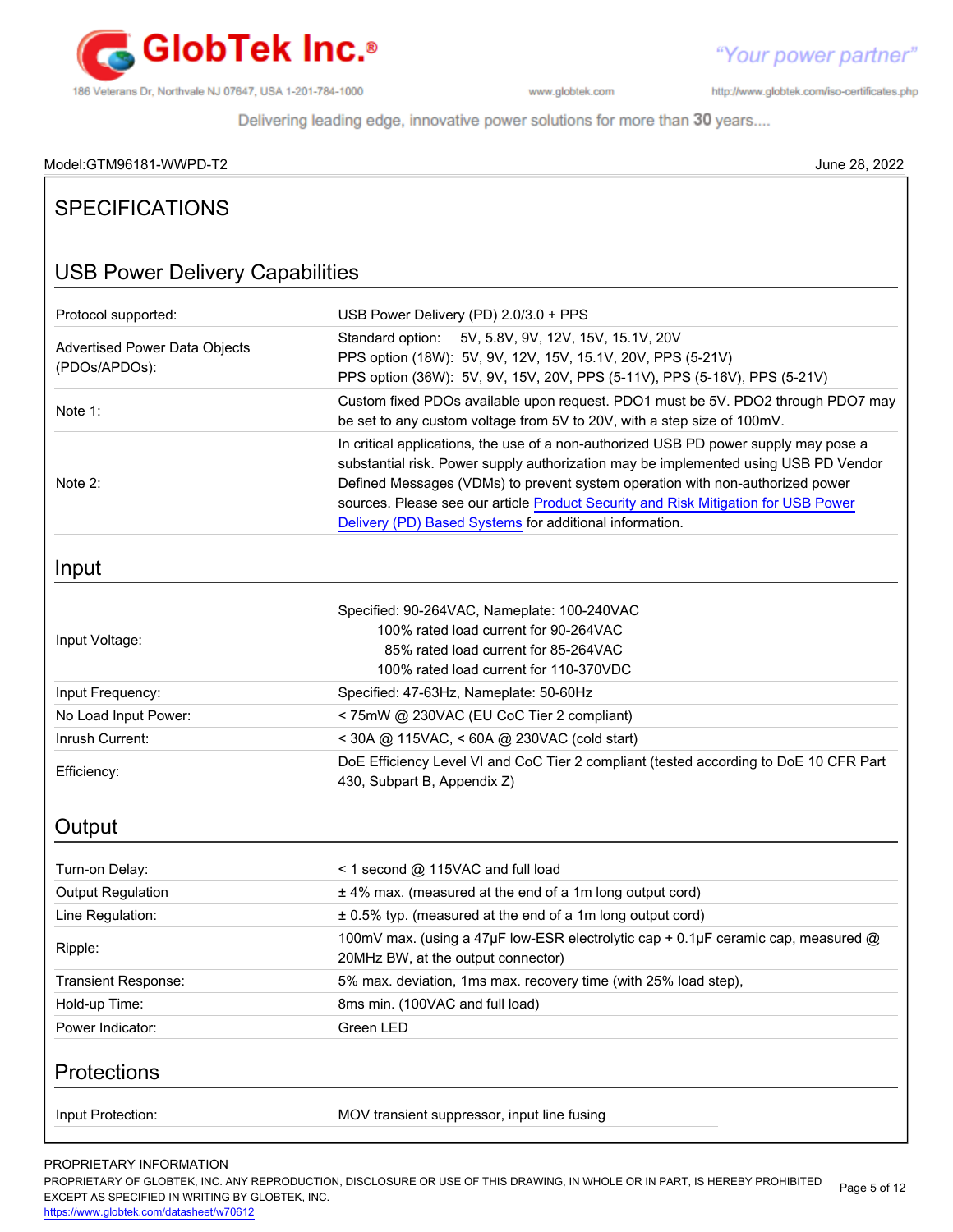

http://www.globtek.com/iso-certificates.php

Delivering leading edge, innovative power solutions for more than 30 years....

| Model:GTM96181-WWPD-T2                  | June 28, 2022                                                                                                 |
|-----------------------------------------|---------------------------------------------------------------------------------------------------------------|
| Over-Voltage Protection:                | Level 1: 110-130%, Auto-recovery, adaptive to selected PDO<br>Level 2: 24-28V, Latched off, cycle AC to reset |
| Over-Current Protection:                | 110-130%, Auto-recovery, adaptive to selected PDO                                                             |
| Short-Circuit Protection:               | Auto-recovery                                                                                                 |
| Over-Temperature Protection:            | Auto-recovery                                                                                                 |
|                                         |                                                                                                               |
| Environmental                           |                                                                                                               |
| MTBF:                                   | 1,500,000 hours @ 25°C ambient, full load (Telcordia SR-332, Issue 3)                                         |
| <b>Operating Temperature:</b>           | -10°C to 40°C (full load)                                                                                     |
| Storage Temperature:                    | -40 $^{\circ}$ C to 80 $^{\circ}$ C                                                                           |
| Humidity:                               | 0% to 95% relative humidity, non-condensing                                                                   |
| Altitude                                | 5000m                                                                                                         |
| Cooling:                                | Convection                                                                                                    |
| RoHS:                                   | Complies with EU 2011/65/EU and China SJ/T 11363-2006                                                         |
| Safety                                  |                                                                                                               |
| Dielectric Withstand Voltage:           | 4000VAC or 5656VDC from input to output<br>10mA, 1 minute                                                     |
| Touch Current:                          | NC: 80µA max.<br>SFC: 400µA max.                                                                              |
| Earth Leakage Current                   | 300µA max. NC/SFC (N/A for 2-conductor input models)                                                          |
| Means of Protection:                    | $2 \times \text{MOPP}$                                                                                        |
|                                         | -Q suffix: Class II 2-conductor (interchangeable blades)                                                      |
| Output Isolation Options:               | -T2 suffix: Class II 2-conductor                                                                              |
|                                         | -T3 suffix: Class II, with functional earth (FE)                                                              |
|                                         | Class I, earth wire connected directly to output negative                                                     |
| Note 3:                                 | Review output isolation options with our article: PSU Isolation and Identify                                  |
| <b>EMC</b>                              |                                                                                                               |
| Applicable Standards:                   | Medical: EN 60601-1-2 (4e)<br>Emissions: EN55032, EN61000-6-3, EN61000-6-4                                    |
|                                         | Immunity: EN55024, EN61000-6-1 (4e), EN61000-6-2 (4e)                                                         |
| <b>Conducted Emissions:</b>             | Class B, FCC Part 15, Class B (with resistive load)                                                           |
| Radiated Emissions:                     | Class B, FCC Part 15, Class B (with resistive load)                                                           |
| Harmonic Current Voltage Distortion:    | EN61000-3-2, Class A                                                                                          |
| Voltage Fluctuations/Flicker:           | EN61000-3-3                                                                                                   |
| Electrostatic Discharge (ESD) Immunity: | EN61000-4-2, 10KV contact discharge, 18KV air discharge, Criterion A                                          |
| Radiated RF Immunity:                   | EN61000-4-3, 10V/m @ 80-1000MHz, 3V/m @ 1-2.7GHz, 80% 1KHz AM, Criterion A                                    |
| EFT/Burst Immunity:                     | EN61000-4-4, 4KV/100KHz., Criterion A                                                                         |
| Line Surge Immunity:                    | EN61000-4-5, 2KV differential, 4KV common-mode, Criterion A                                                   |

## PROPRIETARY INFORMATION

PROPRIETARY OF GLOBTEK, INC. ANY REPRODUCTION, DISCLOSURE OR USE OF THIS DRAWING, IN WHOLE OR IN PART, IS HEREBY PROHIBITED EXCEPT AS SPECIFIED IN WRITING BY GLOBTEK, INC. Page 6 of 12

<https://www.globtek.com/datasheet/w70612>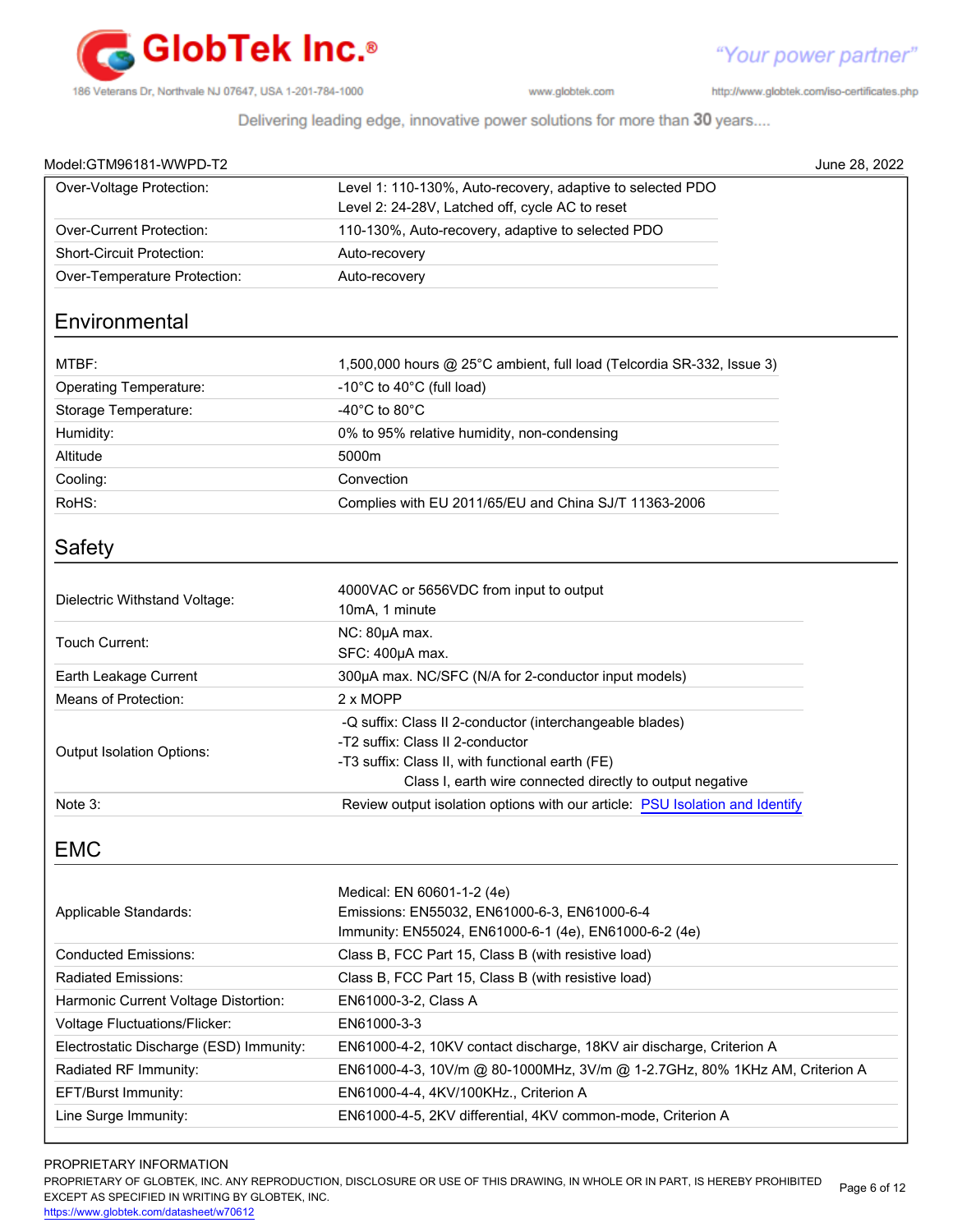

"Your power partner"

http://www.globtek.com/iso-certificates.php

Delivering leading edge, innovative power solutions for more than 30 years....

| Model:GTM96181-WWPD-T2 | June 28, 2022                                                                                                                                                                                                                                                                                                                             |
|------------------------|-------------------------------------------------------------------------------------------------------------------------------------------------------------------------------------------------------------------------------------------------------------------------------------------------------------------------------------------|
| Conducted RF Immunity: | EN61000-4-6, 10VRMS, 80% 1KHz AM, Criterion A                                                                                                                                                                                                                                                                                             |
| Voltage Dip Immunity:  | EN61000-4-11. Criterion B/C                                                                                                                                                                                                                                                                                                               |
| Note 4:                | When a Class II power supply is connected to an earth-referenced system,<br>conducted/radiated EMI levels tend to increase since the distant earth connection creates<br>a long return path for common-mode EMI currents. This model includes an output<br>common-mode choke to help alleviate system-level EMI issues. This choke can be |
| Enclosure              | removed for cost-sensitive applications.                                                                                                                                                                                                                                                                                                  |
|                        |                                                                                                                                                                                                                                                                                                                                           |
| Housing:               | High impact plastic, 94V0 polycarbonate, non-vented                                                                                                                                                                                                                                                                                       |
| Markings:              | Adhesive backed label or laser engraving                                                                                                                                                                                                                                                                                                  |
| Security               |                                                                                                                                                                                                                                                                                                                                           |
| USB Power Delivery:    | Two non-standard voltage profiles are included: 5.8V and 15.1V. System designers may<br>use these non-standard profiles to reduce the likelihood of system operation with<br>non-GlobTek power supplies. 12.0V is also not standard, but is often included in other<br>power supplies.                                                    |
|                        | The power supply will respond to a USB PD "Discover Identity" VDM with 0x4754 in the<br>"ProductID" field. USB PD host systems may check this value before initiating/allowing<br>power negotiation.                                                                                                                                      |
| Note 5:                | These measures do not guarantee a secure implementation, and are only suggested as a<br>method of risk mitigation.                                                                                                                                                                                                                        |
| Note 6:                | Please see our article Product Security and Risk Mitigation for USB Power Delivery (PD)<br>Based Systems for additional information.                                                                                                                                                                                                      |

## Special Options

Non-standard - Contact GlobTek

- 1. Custom housing and output cord colors
- 2. Custom fixed output cord length, for applicable models (1m, 2m, 3m lengths)
- 3. Custom markings and marking methods
- 4. Custom USB PD PDOs: Output voltages selectable between 5V and 20V, in 100mV increments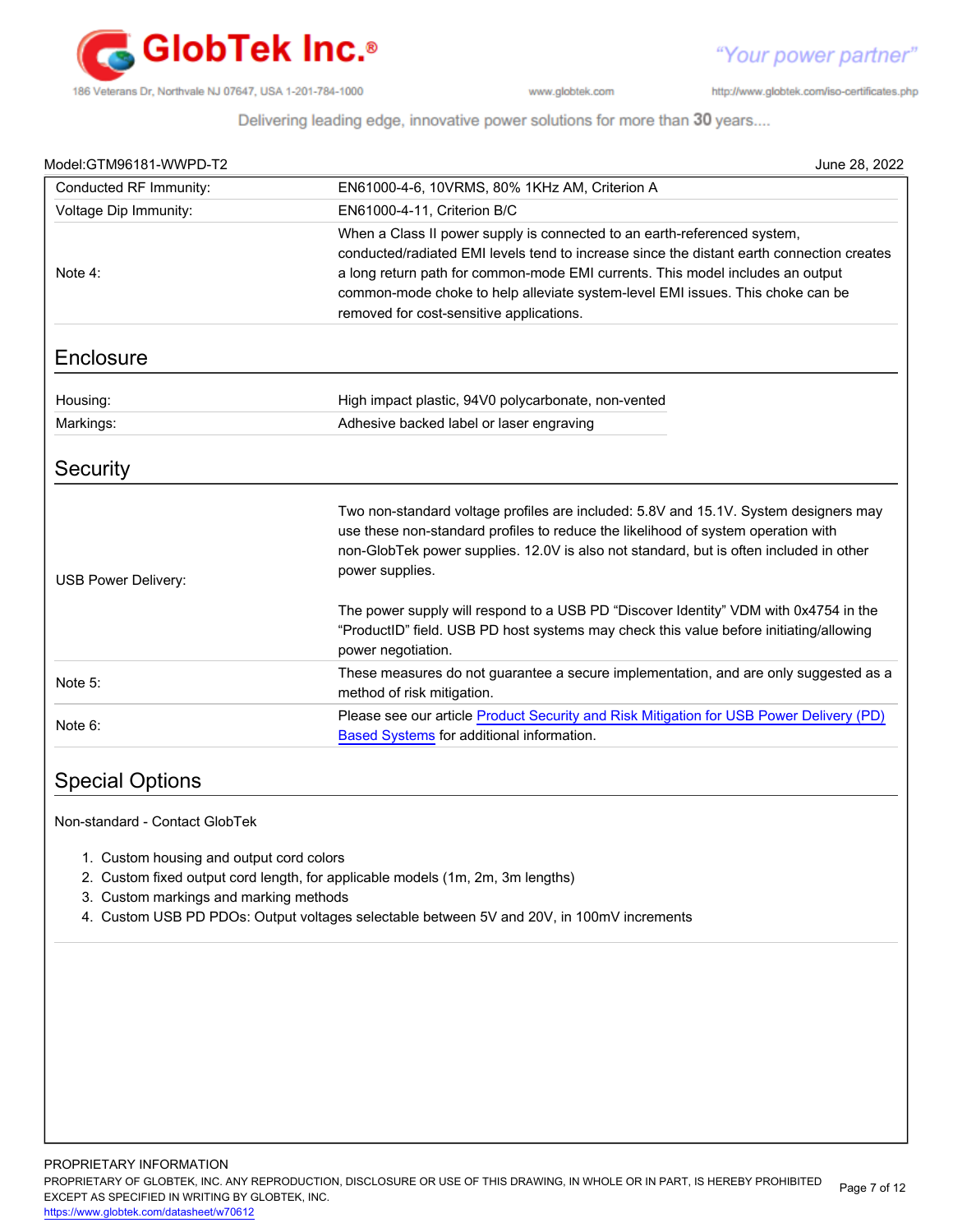

"Your power partner" http://www.globtek.com/iso-certificates.php

Delivering leading edge, innovative power solutions for more than 30 years....

## Model:GTM96181-WWPD-T2 June 28, 2022 DERATING CURVE**POWER SUPPLY DERATING CURVE** (For GTM96180 18W Energy Level VI Power Supplies) Red line: 108-264V<sub>AC</sub><br>extended temperature capability 100% 80% 80% OUTPUT TYPICAL 60% POWER **STATED** LEVEL **SPEC SHEET TEMPERATURE** 40% **RANGE** 20%  $\overline{70}$  $-40$  $-30$  $-20$  $-10$  $10$  $20$  $30$ 40 50 60  $80$ Ò AMBIENT TEMPERATURE °C Blue line: Special/optional low-temperature, high- performance construction PROPRIETARY INFORMATION

<https://www.globtek.com/datasheet/w70612>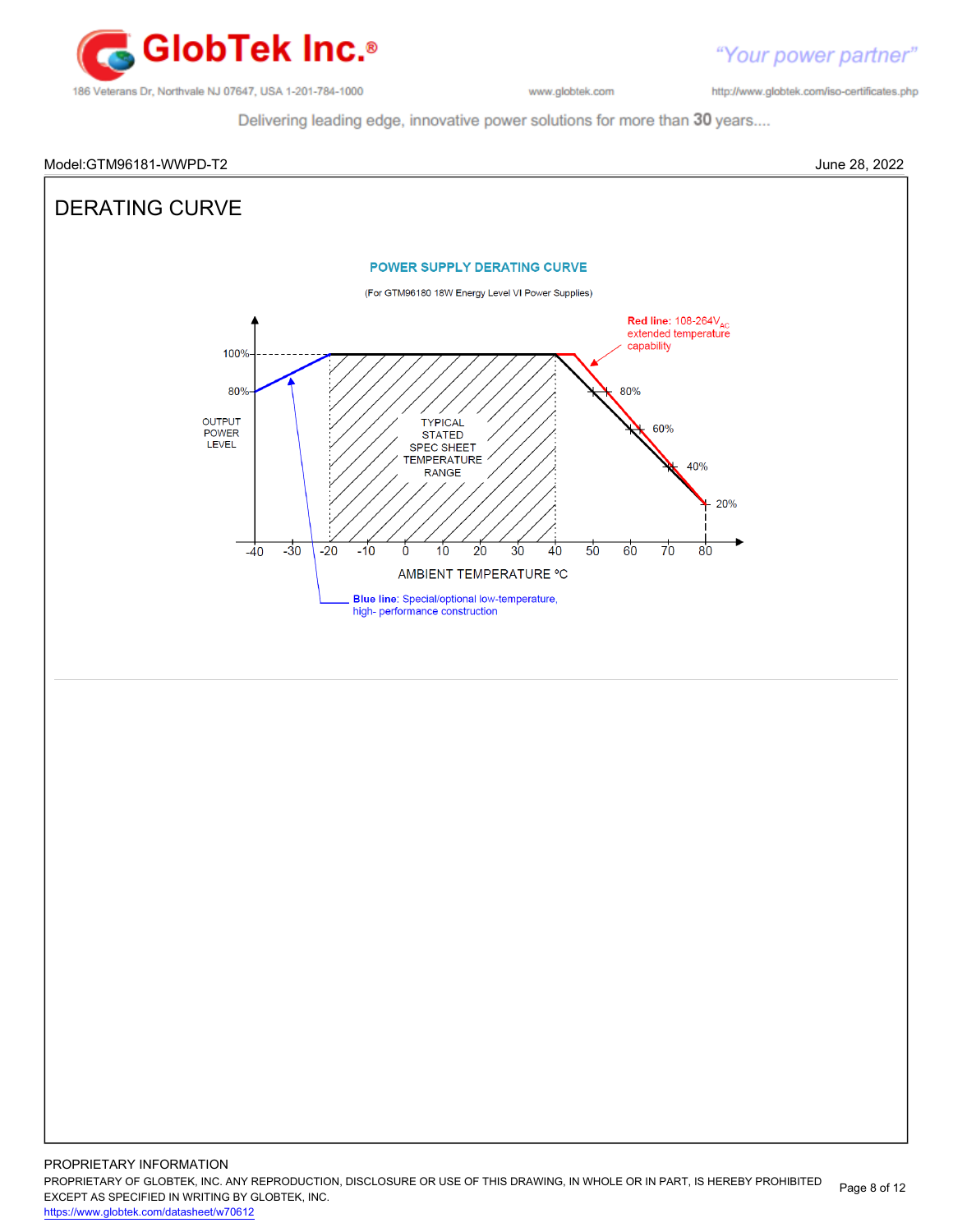

http://www.globtek.com/iso-certificates.php

"Your power partner"

Delivering leading edge, innovative power solutions for more than 30 years....

### Model:GTM96181-WWPD-T2 June 28, 2022

## INPUT CONFIGURATION

Description **IEC 60320/C8 AC Inlet connector, Class II, Non-Earth Ground (aka "Figure-8")** 



Mates with IEC 60320/C7 Plug

Below are standard cordsets which are "not included" (unless stated above); these may be purchased separately or packaged with the power supply. Please contact your Sales Engineer if the style required is not shown below. Many more available in different lengths, colors or cable material.

## [Standard International IEC 320/C7 Cordsets](http://www.globtek.com/pdf/international-cordset-with-iec-320_c7-703-connector/)

| <b>Part Number</b> | Type                                                    | Standard             | Connector            | (mm) | LengthLength<br>(feet) |
|--------------------|---------------------------------------------------------|----------------------|----------------------|------|------------------------|
| 2094112M703(R)     | Argentina (Type I)                                      | <b>IRAM</b><br>2063  | <b>IEC</b><br>320/C7 | 2000 | $\mathsf I$            |
| 5014112M703A(R)    | Australian (Type I)                                     | AS 3112              | <b>IEC</b><br>320/C7 | 2000 | $\mathsf I$            |
| 207B4111M8703(R)   | Brazil (Type N)                                         | NBR14136             | <b>IEC</b><br>320/C7 | 1800 | 6                      |
| 4533501M8703(R)    | China (Type A)                                          | GB 2099.1            | <b>IEC</b><br>320/C7 | 1830 | $6\overline{6}$        |
| 2074112M703A(R)    | European (Type C)                                       | CEE 7/16             | <b>IEC</b><br>320/C7 | 2000 | $\overline{7}$         |
|                    | 2074112M703AEUSA(R) European/South Africa Combo(Type C) | CEE 7/16             | IEC<br>320/C7        | 2000 | 17                     |
| 2084111M8703B(R)   | India (Type D)                                          | IS 1293              | <b>IEC</b><br>320/C7 | 1800 | $6\overline{6}$        |
| 451J3401M8703(R)   | Japan (Type A)                                          | JIS 8303             | <b>IEC</b><br>320/C7 | 1830 | 6                      |
| 2044112M703A(R)    | Korea (Type C)                                          | <b>KS C8305</b>      | IEC<br>320/C7        | 2000 | $\overline{7}$         |
| 4511116F703A(R)    | North America (Type A)                                  | <b>NEMA</b><br>1-15P | <b>IEC</b><br>320/C7 | 1830 | $\sqrt{6}$             |
| 2084111M8703(R)    | South Africa (Type M)                                   | <b>BS 546</b>        | IEC320/C7 1830       |      | $6\overline{6}$        |
| 4033401M8703A(R)   | Taiwan (Type A)                                         | <b>CNS690</b>        | <b>IEC</b><br>320/C7 | 1830 | 6                      |
| 6104112M703A(R)    | UK, Hong Kong, Singapore, Gulf States (Type G)          | <b>BS1363</b>        | IEC<br>320/C7        | 2000 | $\overline{7}$         |
|                    |                                                         |                      |                      |      |                        |

## PROPRIETARY INFORMATION

PROPRIETARY OF GLOBTEK, INC. ANY REPRODUCTION, DISCLOSURE OR USE OF THIS DRAWING, IN WHOLE OR IN PART, IS HEREBY PROHIBITED EXCEPT AS SPECIFIED IN WRITING BY GLOBTEK, INC. Page 9 of 12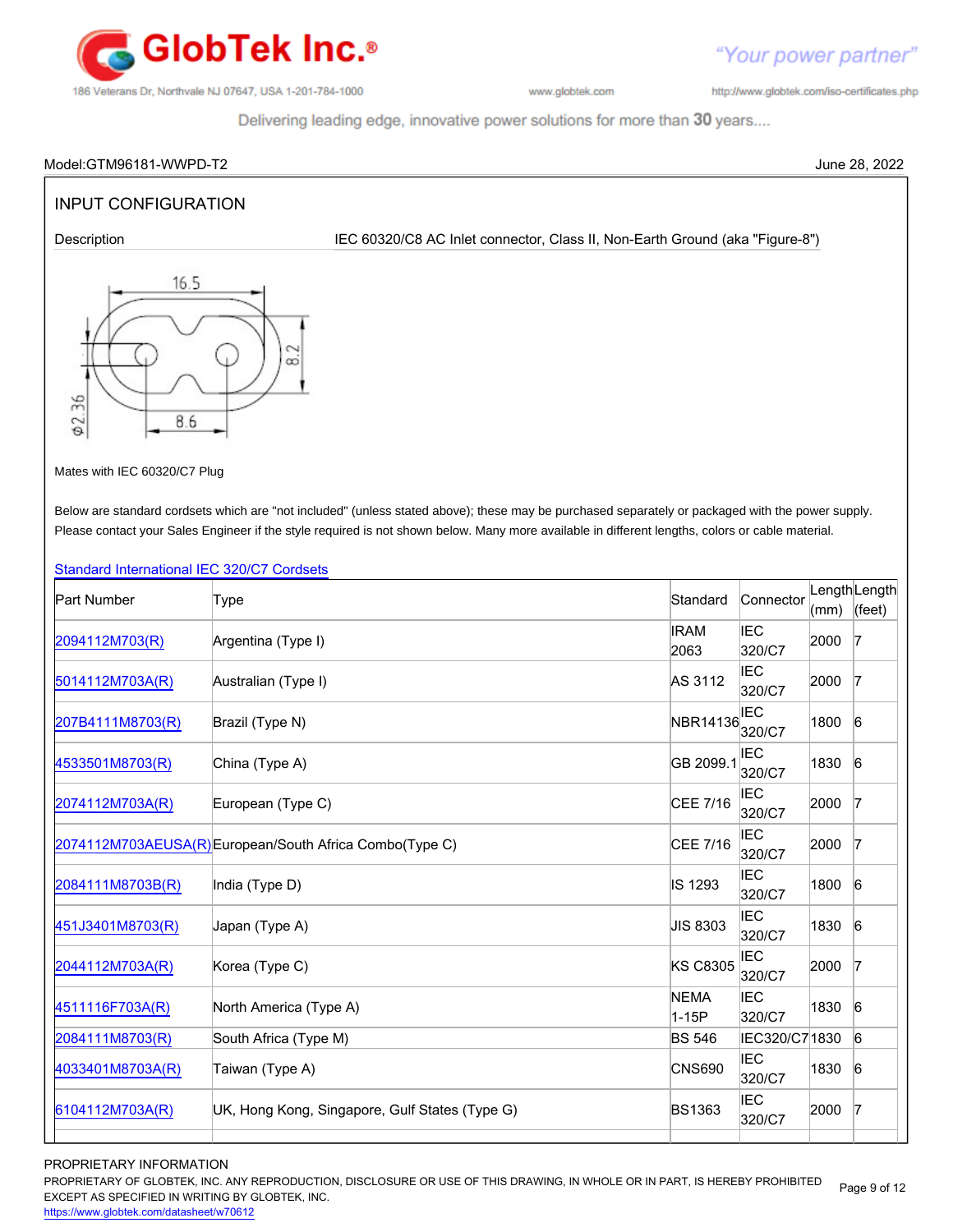

http://www.globtek.com/iso-certificates.php

Delivering leading edge, innovative power solutions for more than 30 years....

| 451G1116F703A(R) | Gulf States (Kuwait, Bahrain, Oman, Qatar, Saudi Arabia, Yemen and the Nema<br>United Arab Emirates (UAE)(Type A) | $1-15P$                | IEC320/C71830 6 |  |
|------------------|-------------------------------------------------------------------------------------------------------------------|------------------------|-----------------|--|
| 6303742M5703(R)  | Thailand (Type C)                                                                                                 | <b>TIS</b><br>166-2549 | IEC320/C72500 8 |  |
|                  |                                                                                                                   |                        |                 |  |
|                  |                                                                                                                   |                        |                 |  |
|                  |                                                                                                                   |                        |                 |  |
|                  |                                                                                                                   |                        |                 |  |
|                  |                                                                                                                   |                        |                 |  |
|                  |                                                                                                                   |                        |                 |  |
|                  |                                                                                                                   |                        |                 |  |
|                  |                                                                                                                   |                        |                 |  |
|                  |                                                                                                                   |                        |                 |  |
|                  |                                                                                                                   |                        |                 |  |
|                  |                                                                                                                   |                        |                 |  |
|                  |                                                                                                                   |                        |                 |  |
|                  |                                                                                                                   |                        |                 |  |
|                  |                                                                                                                   |                        |                 |  |
|                  |                                                                                                                   |                        |                 |  |
|                  |                                                                                                                   |                        |                 |  |
|                  |                                                                                                                   |                        |                 |  |
|                  |                                                                                                                   |                        |                 |  |
|                  |                                                                                                                   |                        |                 |  |
|                  |                                                                                                                   |                        |                 |  |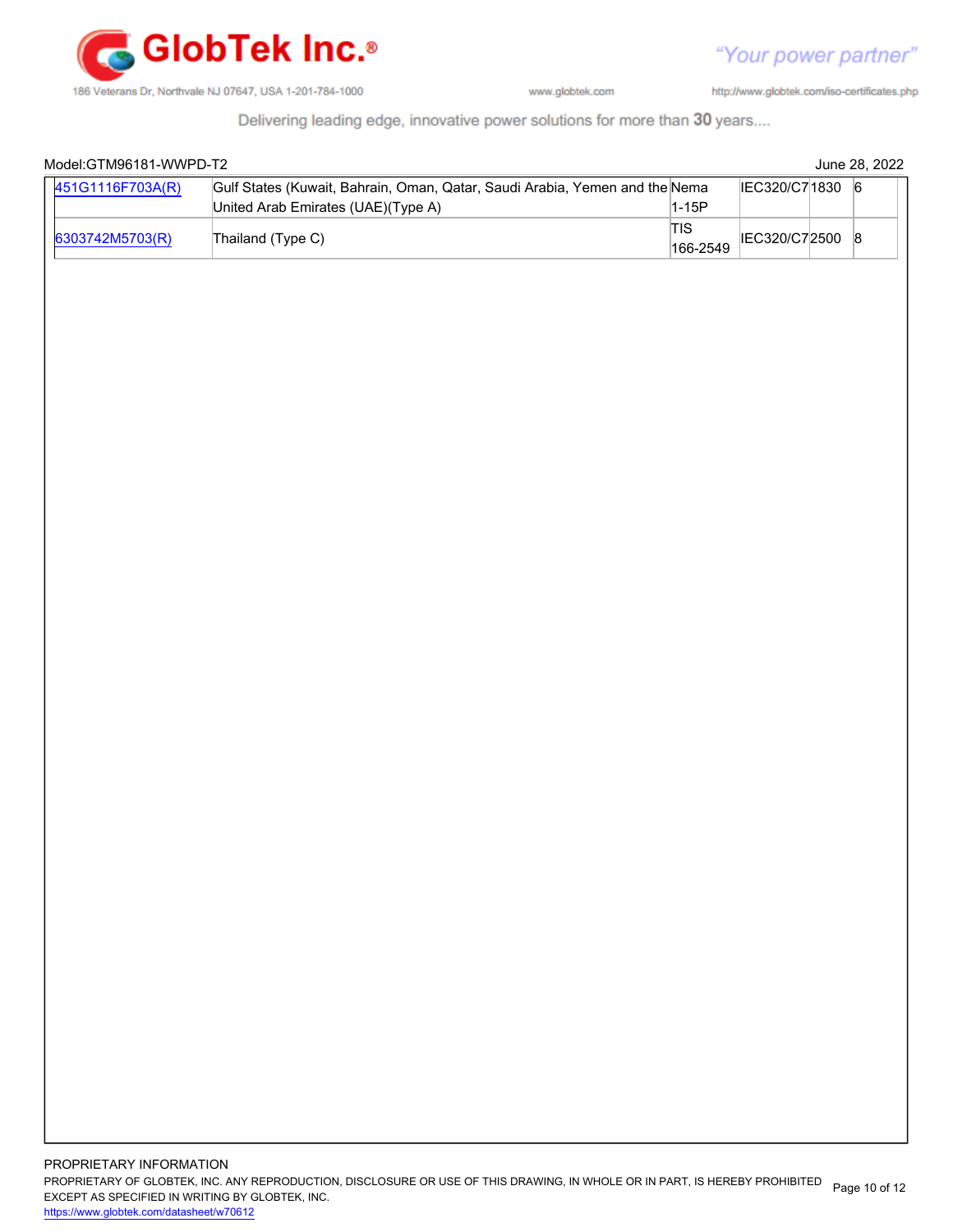

http://www.globtek.com/iso-certificates.php

Delivering leading edge, innovative power solutions for more than 30 years....

Model:GTM96181-WWPD-T2 June 28, 2022 OUTPUT CONFIGURATION Common output connector options: L Type (Coaxial 5.5x2.5mm plug) C Type (Coaxial 5.5x2.1mm plug) K Type (Coaxial 3.5x1.3mm plug) LL Type (5.5x2.5mm CL Type (5.5x2.1mm Locking 760k type) Locking S761k type) ML2 Type (Molex housing 43025-0200) YL3 Type (KPPX-3P) YL4 Type (KPPX-4P) EJ1/2/3/4/5 (EIAJ RC-5320A type connectors) MSB Type (Micro USB) USBC Type (USB Type (OOD Inquire for custom design

For a comprehensive list of options, [click here](https://en.globtek.com/globtek-output-cordsets/)

Contact GlobTek for your specific requirements or custom solutions.